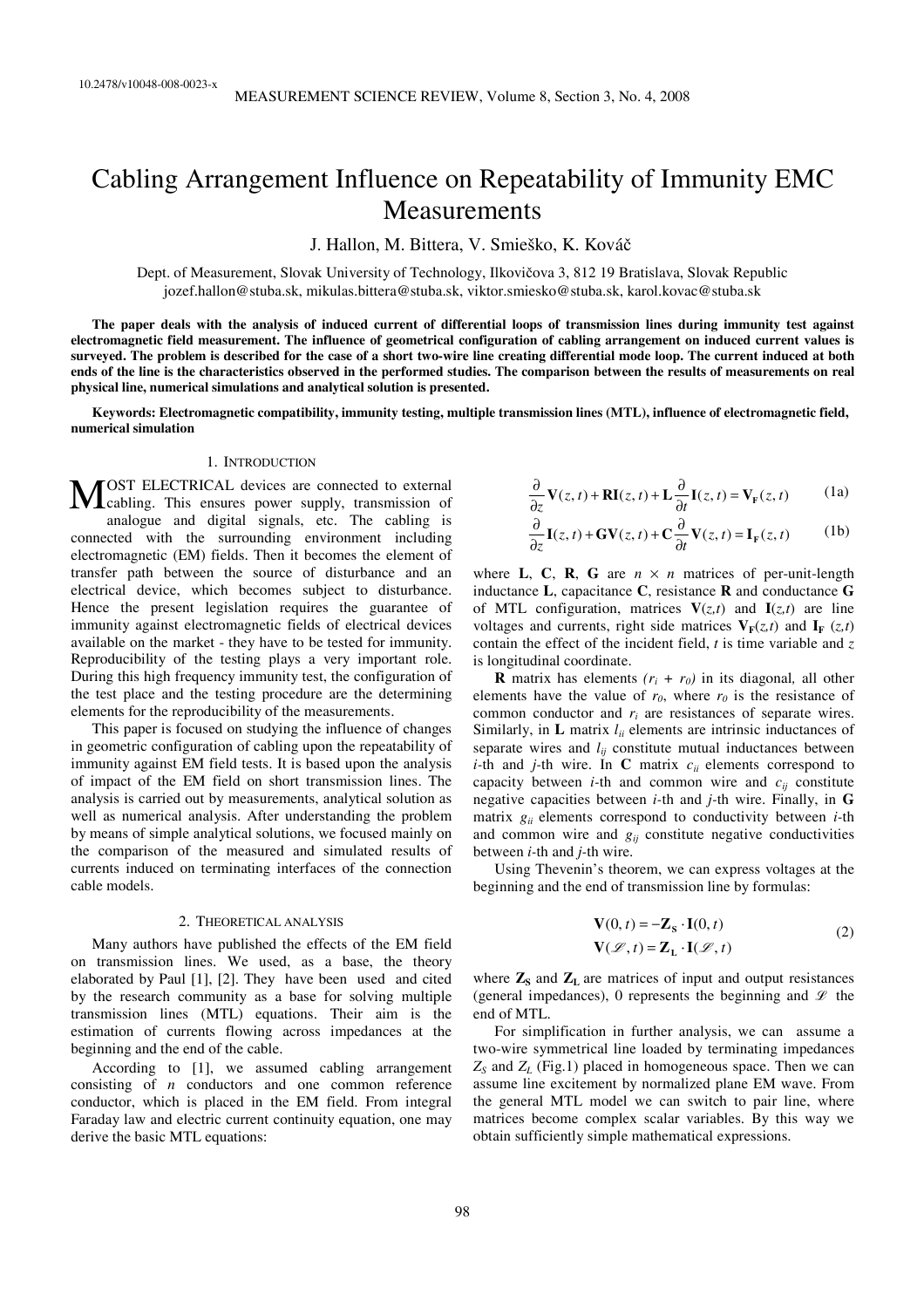

Fig.1 Schematics of two-wire symmetrical line.

The relation for the current at the beginning of two wire symmetrical line load by impedances  $Z_s$  and  $Z_L$  (Fig.1) is:

$$
\hat{I}(0) = \frac{d\hat{E}_0}{\hat{D}} e^{-j\beta_x d/2} \left[ \frac{\sin\left(\frac{\beta_x d}{2}\right)}{\frac{\beta_x d}{2}} \right] \times \times \left\{ -j\beta_x e_z \int_0^{\infty} \left[ \cosh(\hat{\gamma}(\mathcal{L} - \tau)) + \sinh(\hat{\gamma}(\mathcal{L} - \tau)) \frac{\hat{Z}_L}{\hat{Z}_C} \right] e^{-j\beta_z \tau} d\tau + \right.
$$
\n
$$
+ e_x \left[ \cosh(\hat{\gamma}\mathcal{L}) + \sinh(\hat{\gamma}\mathcal{L}) \frac{\hat{Z}_L}{\hat{Z}_C} - e^{-j\beta_z \mathcal{L}} \right] \right\}
$$
\n(3)

where

$$
\hat{D} = \cos(\hat{\gamma} \mathcal{L}) \left( \hat{Z}_s + \hat{Z}_L \right) + j \sin(\hat{\gamma} \mathcal{L}) \left( \hat{Z}_c + \frac{\hat{Z}_s \hat{Z}_L}{\hat{Z}_c} \right) \tag{4}
$$

The cross-section of the line lies in *xy-*plane and the length  $\mathscr E$  is in the direction of *z*-axis. The exciting field is constituted by a normalized EM plane wave represented by intensity  $E_0$ and three corresponding angles or by the corresponding field intensity components  $e_x$ ,  $e_y$ ,  $e_z$  respectively.  $\beta$  is phase constant  $\beta = \omega \sqrt{\mu \varepsilon}$ , while  $\beta_x$ ,  $\beta_y$ ,  $\beta_z$  are its corresponding components and  $Z_c$  is characteristic impedance of the line.

To further simplify the problem, we assumed only a lossfree line  $(R = G = 0)$  and a horizontally polarized plane wave propagating in the plane of transmission line. Then the corresponding angles change:

$$
\theta_{\scriptscriptstyle E} = 0^{\circ}, \quad \theta_{\scriptscriptstyle P} = 180^{\circ}, \quad \phi_{\scriptscriptstyle P} = 0^{\circ} \,.
$$

It means that the components of the vector of electrical field strength  $E_i$  and phase constant  $\beta$  along coordinate axis are as follows:

$$
e_x = 0
$$
,  $e_y = 0$ ,  $e_z = 1$ ,  $\beta_x = \beta$ ,  $\beta_y = 0$ ,  $\beta_z = 0$ 

Using the substitution  $\hat{\gamma} = j\beta$ ,  $\cosh x = \cos jx$ ,  $\sinh x = -j \sin jx$  we obtain a simplified formula:

$$
\hat{I}(0) = \frac{d\hat{E}_0}{\hat{D}} e^{-j\beta d/2} \left[ \frac{\sin\left(\frac{\beta d}{2}\right)}{\frac{\beta d}{2}} \right] \times \left[ \frac{\hat{Z}_L}{\hat{Z}_C} (\cos(\beta \mathcal{L}) - 1) + j\sin(\beta \mathcal{L}) \right]
$$
\n(5)

where

$$
\hat{D} = \cos(\beta \mathcal{L}) (\hat{Z}_s + \hat{Z}_L) + j \sin(\beta \mathcal{L}) (\hat{Z}_c + \frac{\hat{Z}_s \hat{Z}_L}{\hat{Z}_c})
$$
(6)

*Zc* is characteristic impedance of loss-free line

$$
\hat{Z}_c = \sqrt{\frac{l}{c}}\tag{7}
$$

*l* and *c* are per-unit length inductance or capacitance of the line

$$
l = \frac{\mu}{2\pi} \ln \left( \frac{d^2}{r} \right) \tag{8a}
$$

$$
c = \frac{2\pi\varepsilon}{\ln\left(\frac{d^2}{2r}\right)}\tag{8b}
$$

 $\mathscr{L}$  is the length of the line,  $d$  the distance between wires in xaxis direction, *r* radius of the wires and  $\mu$  and  $\varepsilon$  permeability and permittivity of the medium.

Then equation (5) can be used to analyze the induced currents through the transmission line.

# 3. NUMERICAL MODEL

It is evident that the presented theory is applicable first of all for simple examples of MTL in a homogeneous space, which are excited by a normalized plane EM wave. To achieve a reasonably simple mathematical formulation in the case of other MTL, further simplifications must be used. However, in the case of MTL with a more complicated shape in nonhomogeneous space, the analytical solution can cause significant errors, e.g. measuring a wooden table, on which the tested equipment with its cabling is situated, can be mentioned. The presence of the table influences the distribution of the EM field in its surrounding by changing the velocity of propagation of the EM wave in the environment, which has material parameters different from free space, and by additional reflections at the boundary of a table and free space.



Fig.2 Simulation model of analyzed differential loop.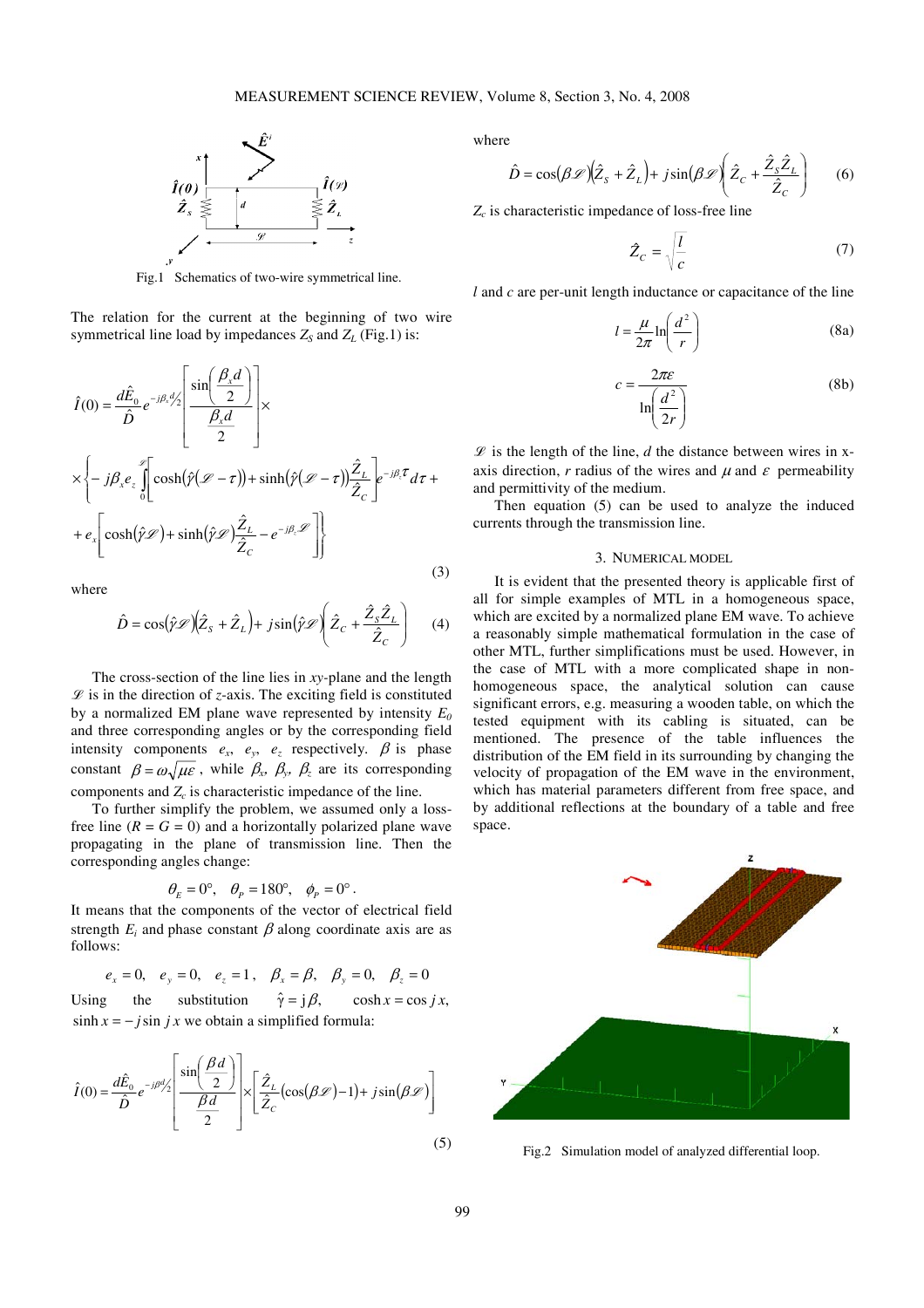It also affects the amplitude of induced current through MTL and its impedances and shape of its frequency dependence [3], [4]. For this reason it is more suitable to use numerical simulators to find out the MTL solution. For wire geometries in combination with 3D objects the simulator based on the Method of Moments is suitable. Therefore, the numerical simulator FEKO was chosen.

The numerical model of differential mode transmission line loop is shown in Fig.2. The conducting loop consists of a larger number of segments. At the ends of the line, there are impedances with defined values and dimensions according to the real loop. This model allows us to change the dimensions of the loop as well as its position easily, as desired. It also allows changing both loading impedances independently, as each may be established by a serial combination of electrical resistance, capacitance and inductance. In predefined distance under the loop, a dielectric board, which constitutes the supporting measurement table, may be placed. Also, a perfectly conductive plane corresponding to the conducting floor of the measuring place is situated in a defined distance. The source of excitation was specified as a linearly polarized plane wave with a given intensity, polarization (horizontal or vertical) and direction of propagation. The last parameter was chosen to estimate the incident wave from the transmitting antenna placed in 3 m distance and height of 1.55 m. It is because such situation corresponds to the real configuration during EMC immunity tests (Fig.3)**.** During the numerical simulation, the current induced in differential loop in the point of terminating impedance *ZL* is monitored.



Fig.3 Geometrical arrangement of testing workplace.

#### 4. MEASUREMENT SETUP

Usually the differential RF currents are measured by current probes [5], [6]. But in our experiment this is not appropriate because the probe with output coaxial cable becomes a part of the measuring object arrangement. Moreover, the conducting cover of the probe and its cable change the field homogeneity in its surroundings. This fact has an evident influence upon the measurement repeatability, especially in the case of the examined short lines. The operating range of current probes is limited by their use in up to hundreds of MHz. Also, these probes are frequency dependent and they have low sensitivity.

However, it is necessary to measure the current through the line with minimal influence on the measured quantity. Due to the absence of reference potential along the differential loop, it was necessary to build a fully symmetrical measuring circuit (see Fig.4). Only by using this configuration we could obtain the differential component of induced current in the loop. This means that the measuring equipment should have minimal size and no feed cable, which can create parasitic couplings. Therefore, it was necessary to use internal power supply for the probe and data transmission via optical cable. The measured two-wire transmission line was terminated by the impedance of input attenuator of the measuring equipment. This attenuator ensures also RF isolation between the line and detector and reduces mismatch of the circuit. Sigma-delta AD converter converts output signal of the detector into digital form. Then the measured data, processed by a micro-controller and optical converter, are transmitted out of the shielding room via fibre optic.



Fig.4 Block diagram of measuring equipment.

An inevitable requirement of the measuring equipment is its symmetry. Therefore, it is not possible to design the detector as a serial diode detector with Schottky diode. Asymmetry of such a circuit causes that in spite of common mode signal at its input there is differential voltage at its output. For this reason, we had to equip our measuring circuit with AD9307 logarithmic amplifier [7]. This circuit has a fully symmetrical input, frequency range from DC up to 500 MHz (with lower linearity even up to 1 GHz) and dynamical range of 92 dB. A typical application of the detector AD8307 is shown in Fig.5.



Fig.5 Typical application of detector AD8307.

A testing place was created and calibrated according to international standard [8]. Also, the measuring procedure was identical to the procedure described in this standard. The intensity of the electric part of EM field was 10 V/m at (–0, +6 dB) each frequency. The frequency was changed gradually with 1 % step within the frequency range from 80 MHz to 1 GHz. However, we measured just up to 480 MHz, because just this frequency range was covered with sufficient power of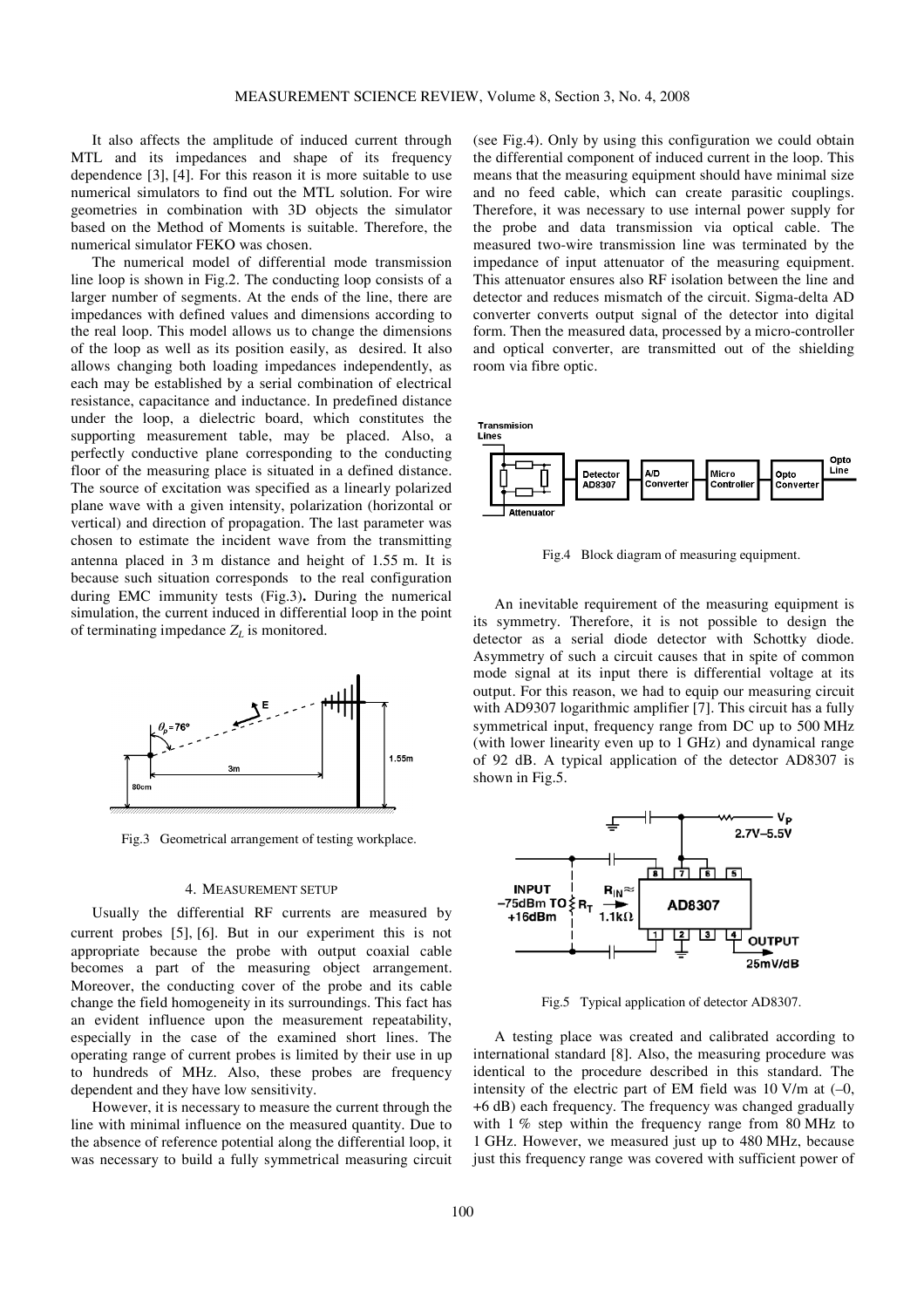the radiated field. Our long-time experience in the field of EMC testing also indicates that the majority of tested device failures are in this frequency range. The transmitting logperiodic antenna was placed at the height of 155 cm above the reference plane in 3 m measuring distance (Fig.3). The results presented further were measured under horizontal polarization of the transmitting antenna.

# 5. RESULTS AND DISCUSSION

 First, the behaviour of the difference loop was surveyed based on analytical solution of induced current (5) in the loop. Induced current at terminating impedance  $50 \Omega$  was computed while we assumed that the transmission line is situated in a constant EM field of 10 V/m. Two analyses were performed:

- Dependence of induced current on changing length of transmission line ( $\mathcal{L} = 1 \div 3$  m) with constant distance between wires  $d = 1$  cm;
- Dependence of induced current on distance between wires  $(d = 1 \div 25$  cm) with constant length of transmission line.

• In both cases we assumed wires with radius of 0.5 mm. The current was computed for the frequency range 80 ÷ 1000 MHz. Terminating impedances are identical at both ends of the transmission line, so based on symmetry of the line induced currents are also identical at both ends.



Fig.6 Frequency dependence of induced current on 50  $\Omega$  terminating impedance of the transmission line for long lines  $1 \div 3$  m.

The results of the analysis are shown in Fig.6 and 7. It is evident that with the increasing length of transmission line the extremes (minimums and maximums) of frequency dependences of induced current are moving into lower frequencies. Then, at the same frequency range we get more extremes. From the analysis we can see:

- Minimums of current are at frequencies:  $f_n = ncl \mathcal{L}$ ,
- Maximum of current are at frequencies:  $f_m = (2m+1)c$  $2\mathcal{L}$

where  $n \times n$  are natural numbers and  $c$  is light speed in free space. The values of induced current maximums are equal for the entire analysis. On the other hand, current maximums change their value if we change the distance between wires, so we change the loop area. In Fig.7 we can see the increase of induced current with raising width of the transmission line with the length  $\mathcal{L} = 2$  m. Its behaviour is given by the ratio of distance *d* and wavelength of the incident field. While the increase of the current is linear with raising distance *d* at lower frequencies, at higher frequencies it is not so clear – it is part of a sinusoid. As it was shown in the previous analysis, the length of the cable influences the number of current extremes in the given frequency range.



Fig.7 Frequency dependence of induced current on 50  $\Omega$  terminating impedance of transmission line for loop width  $1 \div 25$  cm.

Because of many simplifications in the previous analysis, it was inconceivable to include also the influence of reference ground and non-conducting table. However, their effect cannot be abandoned, so we performed other analyses using numerical simulations. Then the same real measurements were carried out to compare the results.

We focused our attention to similar problems that were solved in the previous analysis. Increasing the length of transmission lines causes more extremes of induced current at the frequency range of our interest similarly to the previous analysis. On the other hand, the shape of current frequency dependence between two minimums is different. It is not as symmetrical as in the theoretical assumption, the maximum is more sharp-edged and it is moved close to the following minimum. This non-symmetrical shape is influenced especially by the presence of reference ground 80 cm under the differential loop of transmission line. Non-conducting table affects the position of induced current minimums in the frequency range. Unfortunately, it is impossible to perform such measurements because of limited size of the test site.

Next, an analysis of the influence of the width of differential mode loop was performed for 1 m long transmission lines placed in 80 cm height above the reference plane. The width of the loop was varied by means of changing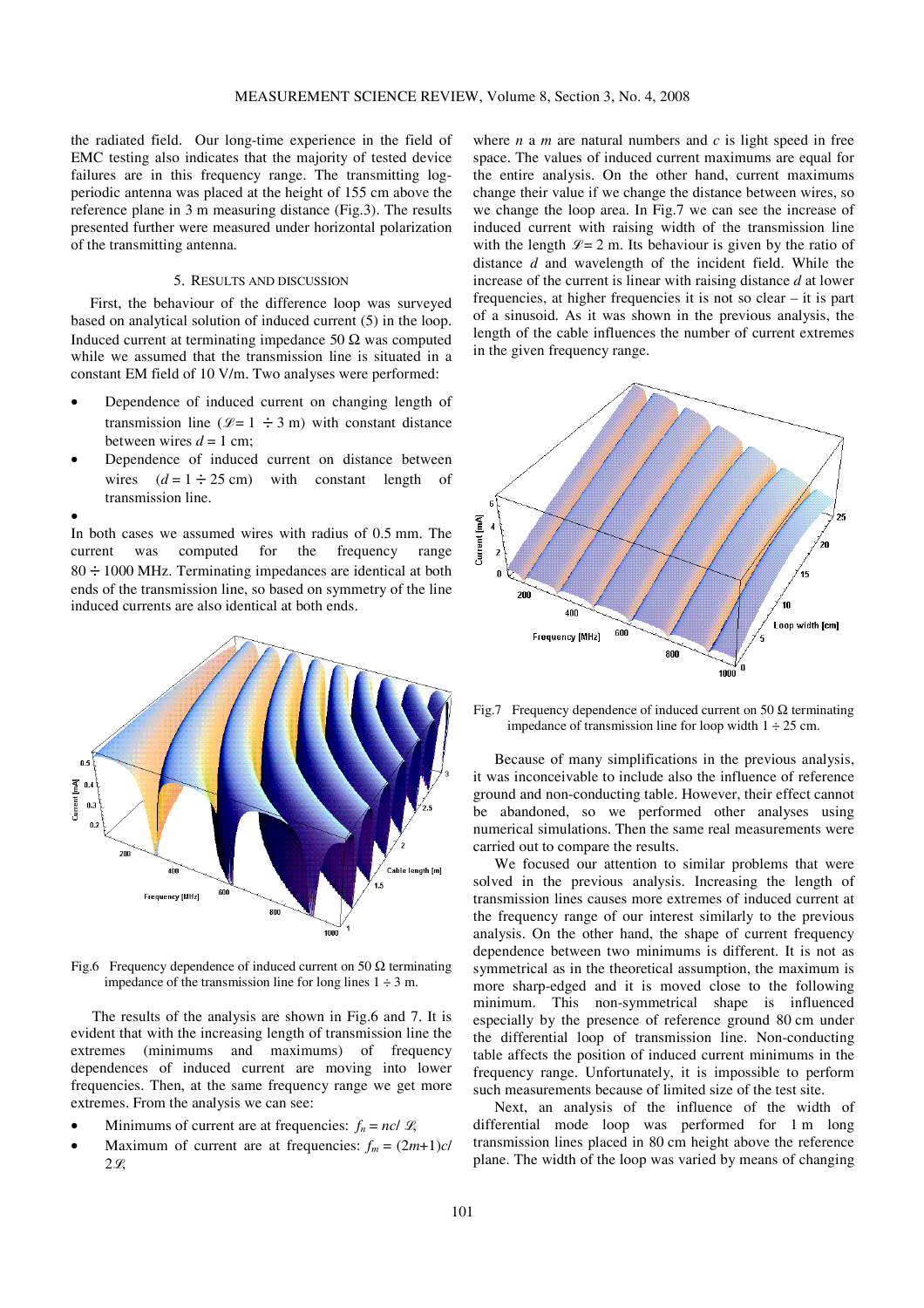distance between wires *d*. In Fig.8 there are shown simulated and measured frequency dependences of induced voltages for four loop widths. It is evident that this parameter has major influence on the amplitude of induced current. Hence it is apparent that the cables of each circuit have to be placed in close proximity to each other. The position of minimum of current within frequency range 230–280 MHz depends mainly on the length transmission lines, but it is affected also by distance *d*.





Fig.8 Simulated and measured frequency dependence of induced current through 50  $\Omega$  terminating impedance of differential mode loop for four loop width  $-1$ , 5, 10 and 25 cm.

Moreover, the analysis of the influence of the additional shielding plane of differential loop was performed for 1 m long lines with 10 cm wide loop. This experiment shows the effect of a grounded shielding plate placed near short lines. The shielding plate is created by 1.5 mm aluminum metal sheet located in the height of 80 cm over reference ground with the same potential as the ground plane. In Fig.9 are shown simulated and measured results for four different heights of the loop. In spite of small differences between configurations of the simulation and measurement, obtained spectra have similar tendencies. These results show the importance of a grounded shielded plate placed near the lines to achieve sufficient immunity level of electrical devices.





Fig.9 Simulated and measured frequency dependence of induced current through 50  $\Omega$  terminating impedance of differential mode loop for four lines heights.

## 5. CONCLUSIONS

By using analytical solution, the behaviour of induced differential current in a transmission line was obtained. This approach unfortunately does not include important additional effects, such as presence of reference ground, etc.

The designed measuring technique for differential current measurements was approved as a suitable tool to verify the models of coupling electromagnetic field to connecting cables, modelled as MTL. By using this tool it was possible to study the behaviour of MTL and its sensitivity to changes of MTL geometry.

As the above analysis shows, it is suitable to place wires of a connecting line at close quarters, if possible. On the other hand, the single lines should be placed separately not to influence themselves mutually. It is also possible to use shielding techniques to RF separation to increase susceptibility against disturbing EM field.

### ACKNOWLEDGMENT

The work presented in this paper was supported by the Slovak Ministry of Education under grant No. 2003SP200280802 and by the Slovak Grant Agency VEGA under grant No. VEGA 1/3101/06.